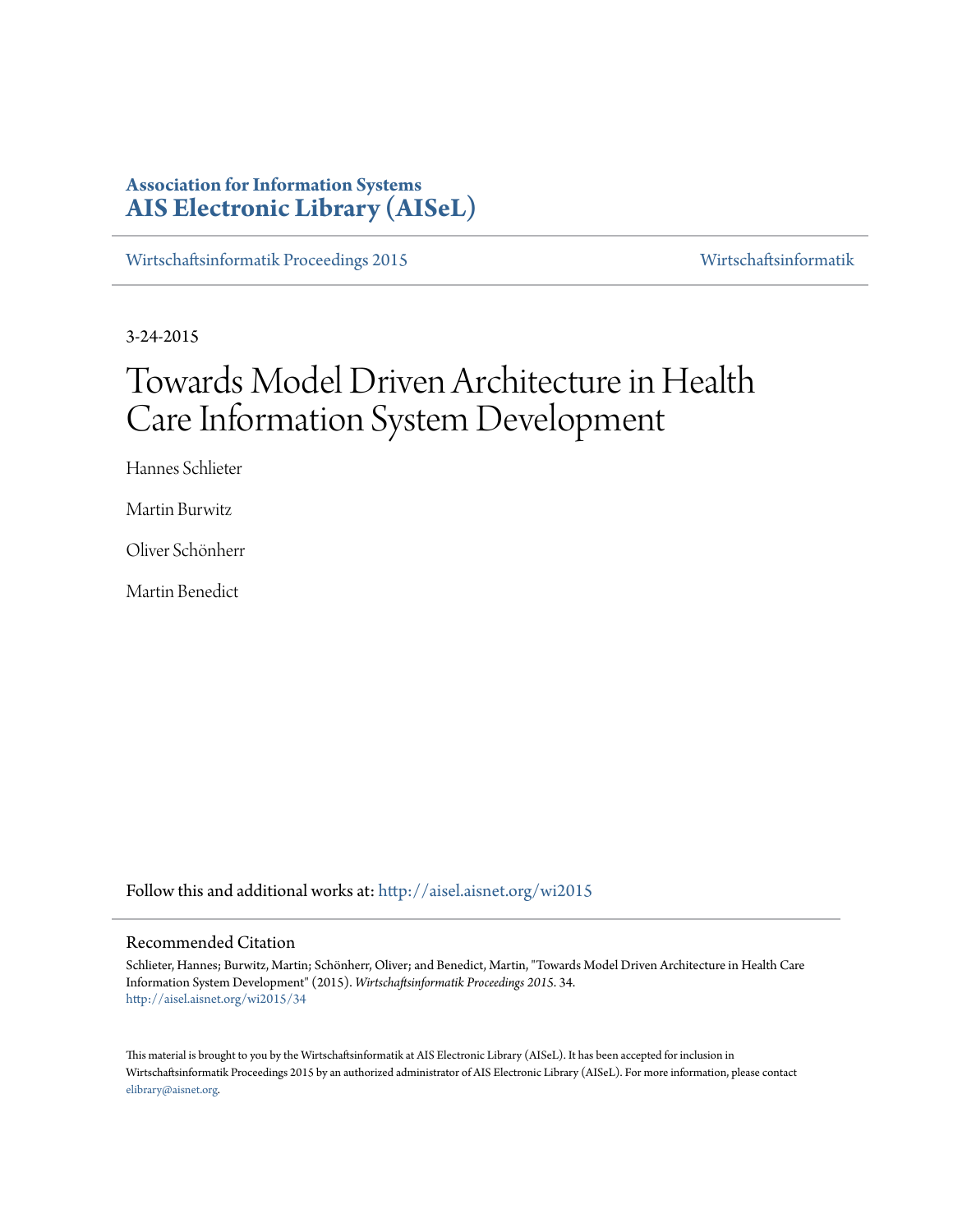# **Towards Model Driven Architecture in Health Care Information System Development**

Hannes Schlieter<sup>1</sup>, Martin Burwitz<sup>1</sup>, Martin Benedict<sup>1</sup>, and Oliver Schönherr<sup>1</sup>

Dresden University of Technology, Chair of Information Systems, esp. Systems Engineering, Dresden, Germany {hannes.schlieter,martin.burwitz,martin.benedict, oliver.schoenherr}@tu-dresden.de

**Abstract.** Failed software projects are often the result of an unsystematic transfer of business requirements to the implementation. This deficit led to the specification of the Model Driven Architecture (MDA). It claims a consistent use of conceptual models for the software development process from requirement analysis to technical specification of software. The MDA reduces the gap between the business level and the information technology (IT) level by defining a methodological framework to link these levels (Business-IT alignment). We will present the use of an MDA in health care domain. For this purpose, we show how the paradigm of MDA can be configured to implement medical application software based on a telemedical IT platform (telehealth platform). Additionally to the conceptual structure of the developed approach and the domain-specific alignment, lessons learned from the experiences gathered during design process will be formulated as assistance for similar projects and substantiated with an exemplary application.

**Keywords:** Model Driven Architecture, Health Care, Conceptual Modeling, Method Engineering, Clinical Pathway

## **1 Potentials of Model-Driven Software Development**

Since the introduction of the case-based compensation model, care providers face the conflict between increasing the quality of care (I), transparency of medical services (II) and the purpose of a resource efficient care system (III) [1]. To efficiently master the challenge of the increasing complexity of medical care processes, Clinical Pathways (CP) have been established in recent years. They are specific, standardized descriptions of clinical processes for defined combinations of symptoms that are adapted to clinical conditions [2]. They are geared to the entire multidisciplinary care process of a patient type [3]. As Panella & Vanhaecht stated, CPs are more than only the structure of a care process and even more than a part of the patient record. They are "a patient-focused concept, a tool to model the care, a quality and efficiency improvement process and a product in the patient record" [4].

<sup>12&</sup>lt;sup>th</sup> International Conference on Wirtschaftsinformatik. March 4-6 2015, Osnabrück, Germany

Schlieter, H.; Burwitz, M.; Schönherr, O.; Benedict, M. (2015): Towards Model Driven Architecture in Health Care Information System Development, in: Thomas. O.; Teuteberg, F. (Hrsg.): Proceedings der 12. Internationalen Tagung Wirtschaftsinformatik (WI 2015), Osnabrück, S. 497-511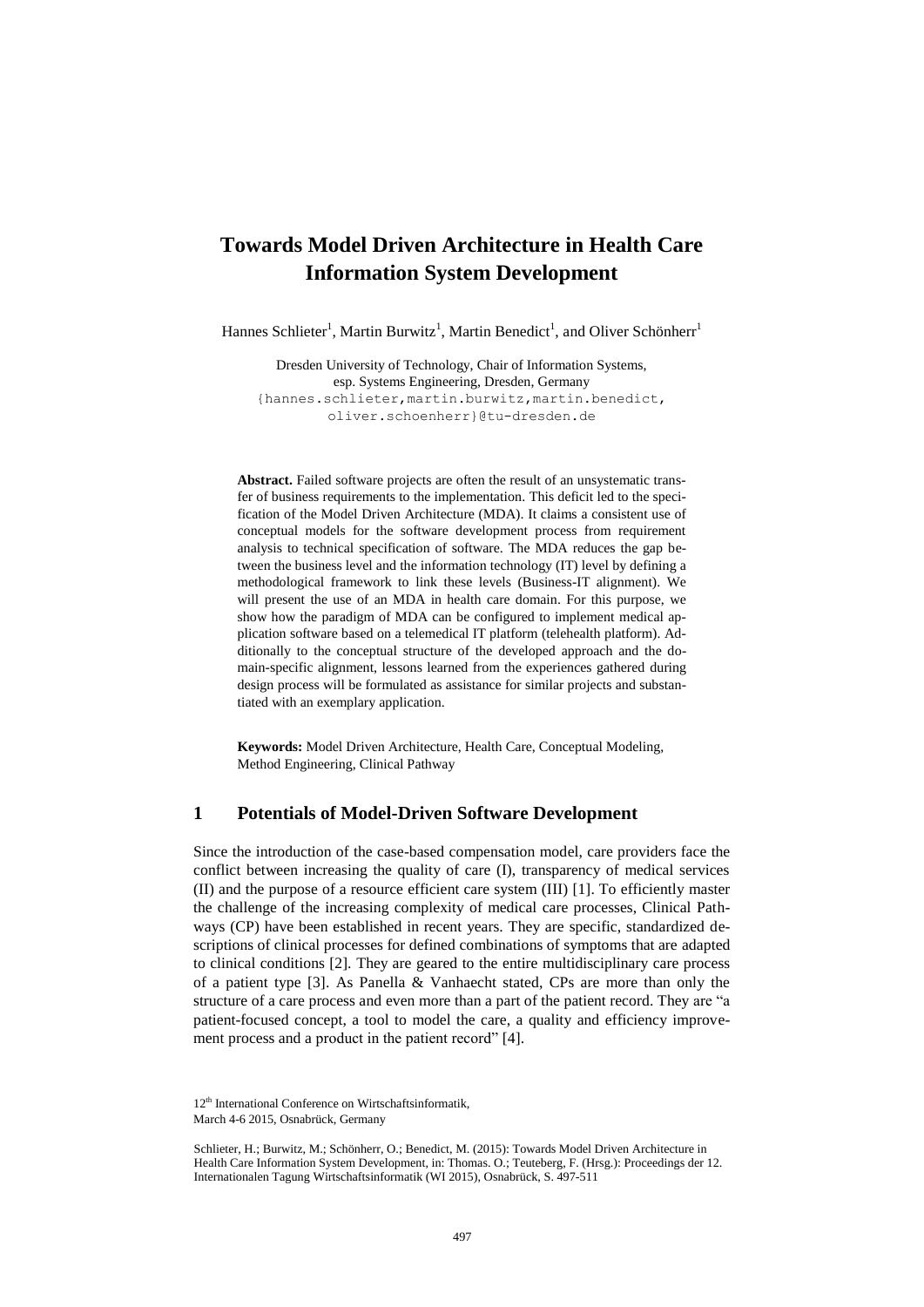Likewise, the organizational and functional needs involve new challenges for the supporting IT systems. Until now, the development of Hospital Information Systems (HIS) was characterized by an evolutionary design of functional modules in the field of laboratory, radiology or picture archiving and communication systems as well as administrative systems. Thus, the typical IT ecosystem of HIS is a heterogeneous network of applications of different designs and developers [5]. Therefore, it can slowly react on new requirements that are implicated by changes of the care landscape

The alignment ability of IT systems becomes more and more important with regard to the innovations in the areas of mobile technologies, semantic analysis, and social media techniques as well as the continuous patient empowerment. This requires an organizational ability, in order to master the balancing act between business requirements and the design of the IT system. In this context, Business-IT-Alignment is propagated by the information systems research discipline as ability of an organization, to dynamically adapt the information system according to changing functional requirements. It describes the goal to link up the business world and the IT world [6]. The Model Driven Architecture (MDA) has developed as an elementary instrument in this field. It describes a framework for model-driven design and adaptation of an IT system on the basis of a holistic business model. In contrast to the traditional software development process, MDA focuses on the consequent utilization of diagrammatic descriptions (models), to describe the contextual situation, which is successively transferred through different model layers into a technical model [7]. The strength of the MDA is to ensure that the transformation results are compliant to the architectural principles. Platform Model and Modeling Language (see sec. 2.1) act like a corset for the system development process. A further strength lies in the ability of addressing different stakeholder groups by a better fit of modeling languages and stakeholder needs. For example, icons for modeling concepts can represent common professional symbols (e.g. a test tube in context of a laboratory information system). On the one hand, this helps to adequately model the context. On the other hand, the domain expert assesses the model being a reflection of his domain and his specific language. Additionally, the strict classification of different model layers fosters the transformation of business models to technical models that are used by the software engineer to derive the specified software [8].

These strengths are the main reason to develop a specific MDA for the health care domain, especially against the background of a concrete problem context. As stated in section [3.1](#page-4-0) in detail, there is a need for a mechanism that fosters a sustainable telehealth platform in terms of a methodology that provides an efficient way to deploy new artifacts on the platform and to ensure these artifacts are compliant to the platform properties.

Apart from a few exceptions, there are currently no approaches, which address the application of MDA in the health care domain [9, 10]. Additionally, MDA research mostly contributes to the design of technical, application-oriented models and their transformation. The research on MDA, however, takes little attention on the study of design and transformation of business models. In particular, the relevance of model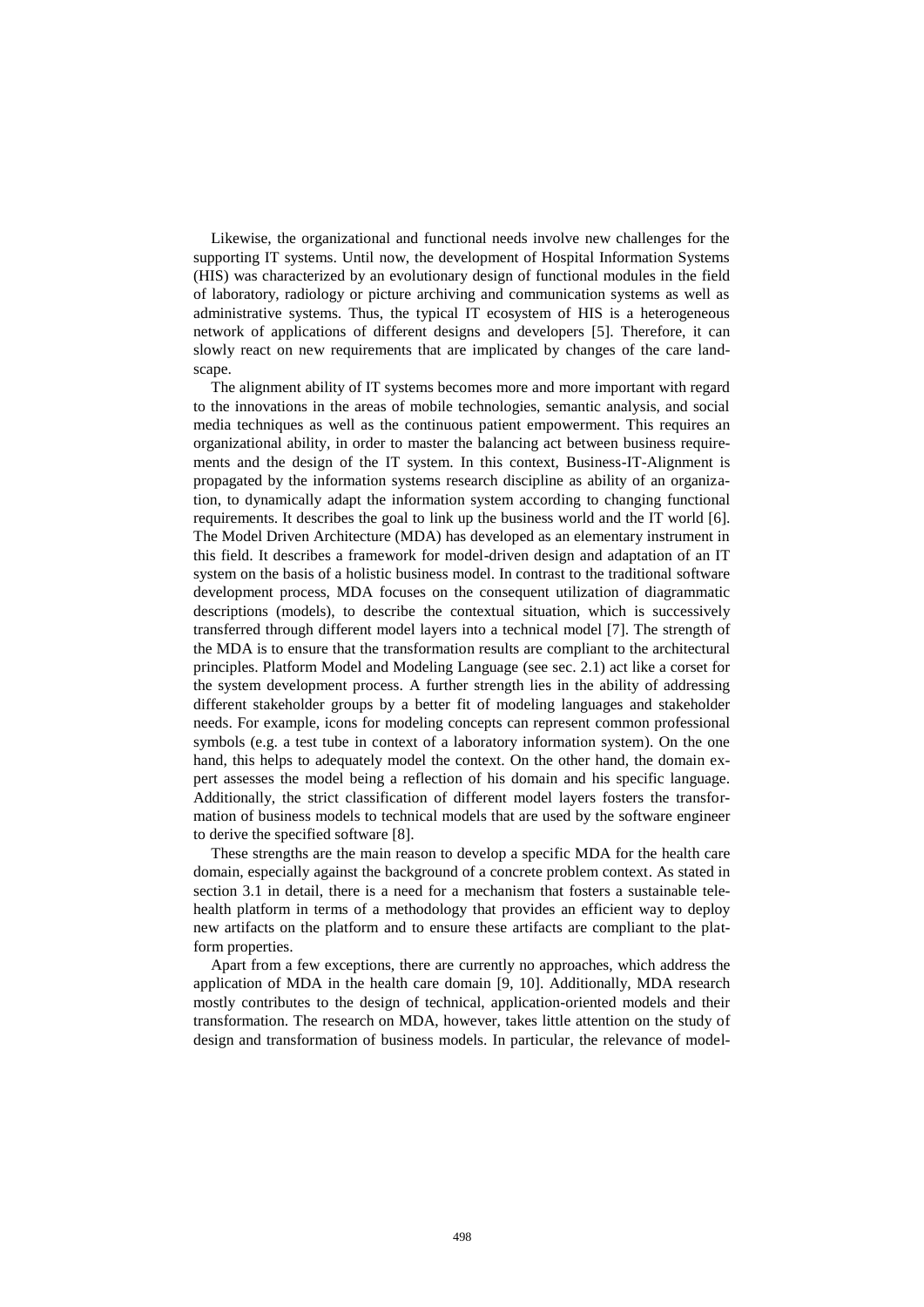ing for communication of different stakeholders like professionals in context of the methodological design of a MDA is less investigated.

This paper contributes to the tension between an efficient application and the business needs oriented design of applications. Therefore, it will be shown how the paradigm of MDA can be used, in order to build a methodological fundament for the systematic creation of an application system. To illustrate the design considerations and to demonstrate the method, we use the case of an IT-based workflow support for an interdisciplinary stroke care from an EU-funded project. With this article, we primarily focus on the aspect, how the domain-knowledge, modeled in the MDA, can be structured and used to contribute to the application system development.

The presented research work can be assigned to the design-oriented branch in IS research [11, 12]. Design science research (DSR) is actually more seen as a research paradigm than a specific method [13]. Its central aspect is artifact-oriented science comprising the creation and evaluation of IT artifacts [14]. The specific arrangement of a DSR procedure depends on the type of the research artifact and its maturity regarding the knowledge bases [15]. The paper is structured in DSR-typical manner like GREGOR & HEVNER explicitly propose [16].

Thus, the paper is structured as follows: Following a brief introduction to the motivation and research goals, the knowledge base and terminological foundations of MDA are laid in the second section. In the third section, the case scenario and its project background is given (sec. [3.1\)](#page-4-0), the artifact description in terms of the method draft (sec. [3.2\)](#page-6-0) and its evaluation (sec. [3.3\)](#page-8-0) are delineated. The evaluation is conducted by an artifact demonstration using the case example from the project introduced in section [3.1](#page-4-0) [17]. Since contributing generalizable results is limited in the field of DSR, we aggregate "lessons learned" on the basis of the design process in section [4.](#page-12-0) The paper ends with a short summary and an outlook on the further research.

## **2 Knowledge Base and Prior Research**

## **2.1 Terms and Definition of the Model Driven Architecture**

The concept of MDA is closely related to the standardization efforts of the Open Management Group (OMG) concerning the architecture of a model-based approach for the development of software artifacts [17]. The pillars of the specification are the three different modeling layers:

- Computation Independent Model (CIM), containing the business model
- Platform Independent Model (PIM), containing the software engineering oriented model without technology aspects
- Platform Specific Model (PSM), containing the technology-related aspects of the target platform in a model

Based on the MDA, the domain knowledge can be transferred into a model system and derived into a software solution. The business models as a result of the discourse between domain experts and modeling experts are (partially) automatically trans-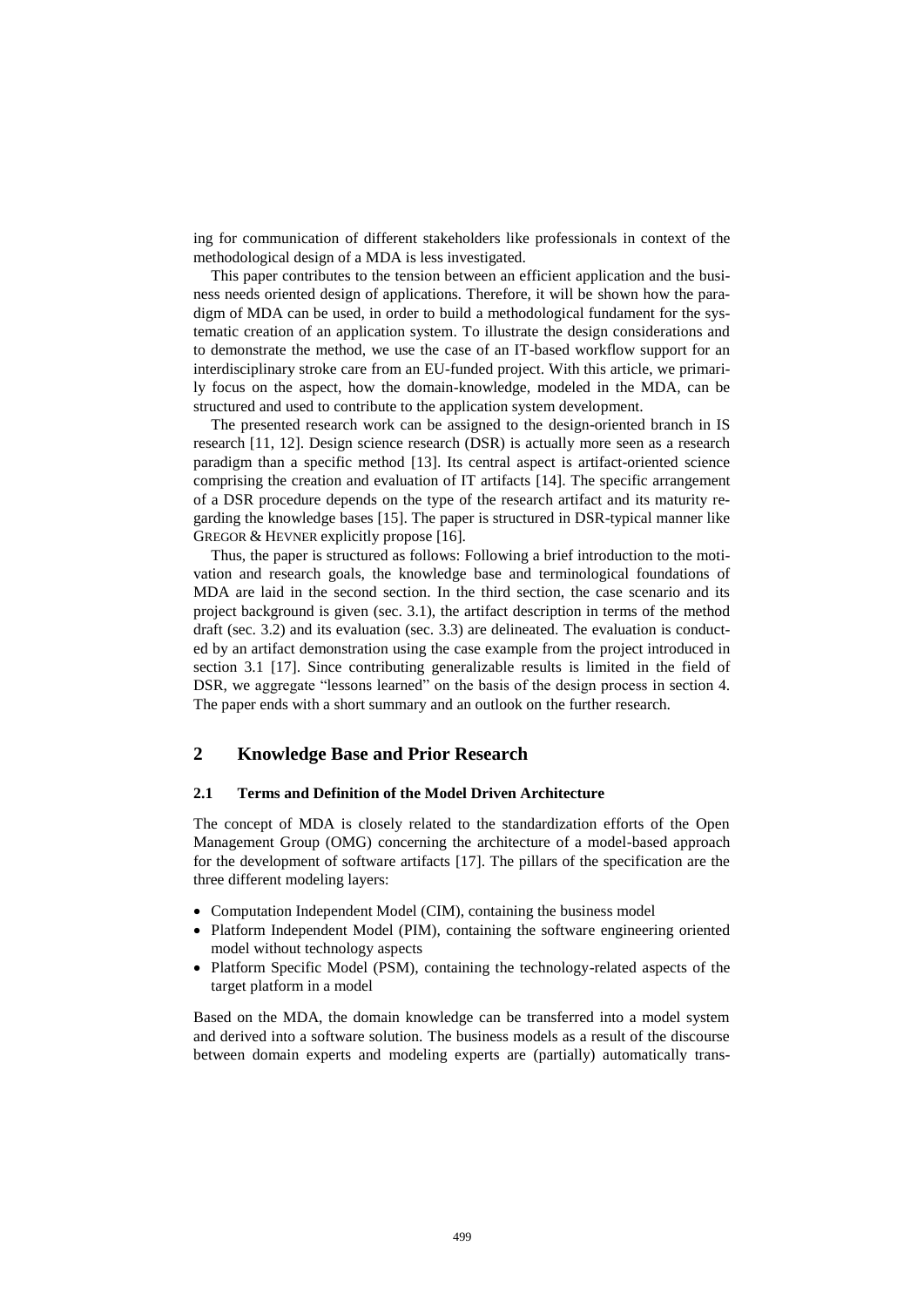formed through the three layers (CIM  $\rightarrow$  PIM  $\rightarrow$  PSM). The transformation process using defined transformation rules is done with the participation of modeling experts and software engineers. As a result from these transformation steps, application code and its documentation can be generated. In addition, changes can be captured by the unique explication of the business requirements in a model system and transferred into the application system when using MDA [18, 19]. This ensures the consistency between business model and IT model at any point during development.

## **2.2 Layers of the Model Driven Architecture**

In the further course, the three layers of MDA are described in detail. The CIM includes all information of the business model. The layer addresses the communication with the domain experts in order to describe the supported business case in a complete and comprehensible manner. For this purpose an adequate graphical representation is needed, which is understandable and intuitive from the perspective of domain experts, but also formalized to enable the semantically correct transformation.

The PIM at the next layer contains the platform-independent design specification and addresses the modeling expert (requirements engineer), who has internalized the business context of the model, as well as the software engineer, who externalizes the technical context of the model. Suitable notations for this layer are the Unified Modeling Language (UML) or the Business Process Model and Notation (BPMN), which are current standards for the modeling of software artifacts.

The PSM at the lowest layer connects the model of PIM with platform-specific information, such as concrete interface information or service definitions. Therefore, it is possible to generate several PSMs for different target platforms like Java Enterprise Edition (JEE) or .NET from the PIM. The last transformation step produces code (model-to-code-transformation). The estimates for the completeness of the generated code are differently evaluated in the literature (up to 80%) [20, 21].

## **3 Model-Driven Software Development in the Health Care Region of Eastern Saxony**

In the following sections, a model-driven software development method, based on the MDA, is delineated, which is used to develop applications on an expandable tele-health platform. Therefore, we outline the project background (sec. [3.1\)](#page-4-0), the conceptual design of the MDA and its domain specific alignment (sec. [3.2\)](#page-6-0), and demonstrate its application (sec. [3.3\)](#page-8-0).

## <span id="page-4-0"></span>**3.1 Project Background**

The method we describe in this paper was developed in the scope of the EU-funded infrastructural project "CCS Telehealth Ostsachsen". Objective of this project is the development of an open platform for medical applications for the region of Eastern Saxony, in order to provide a continuous information supply in integrated medical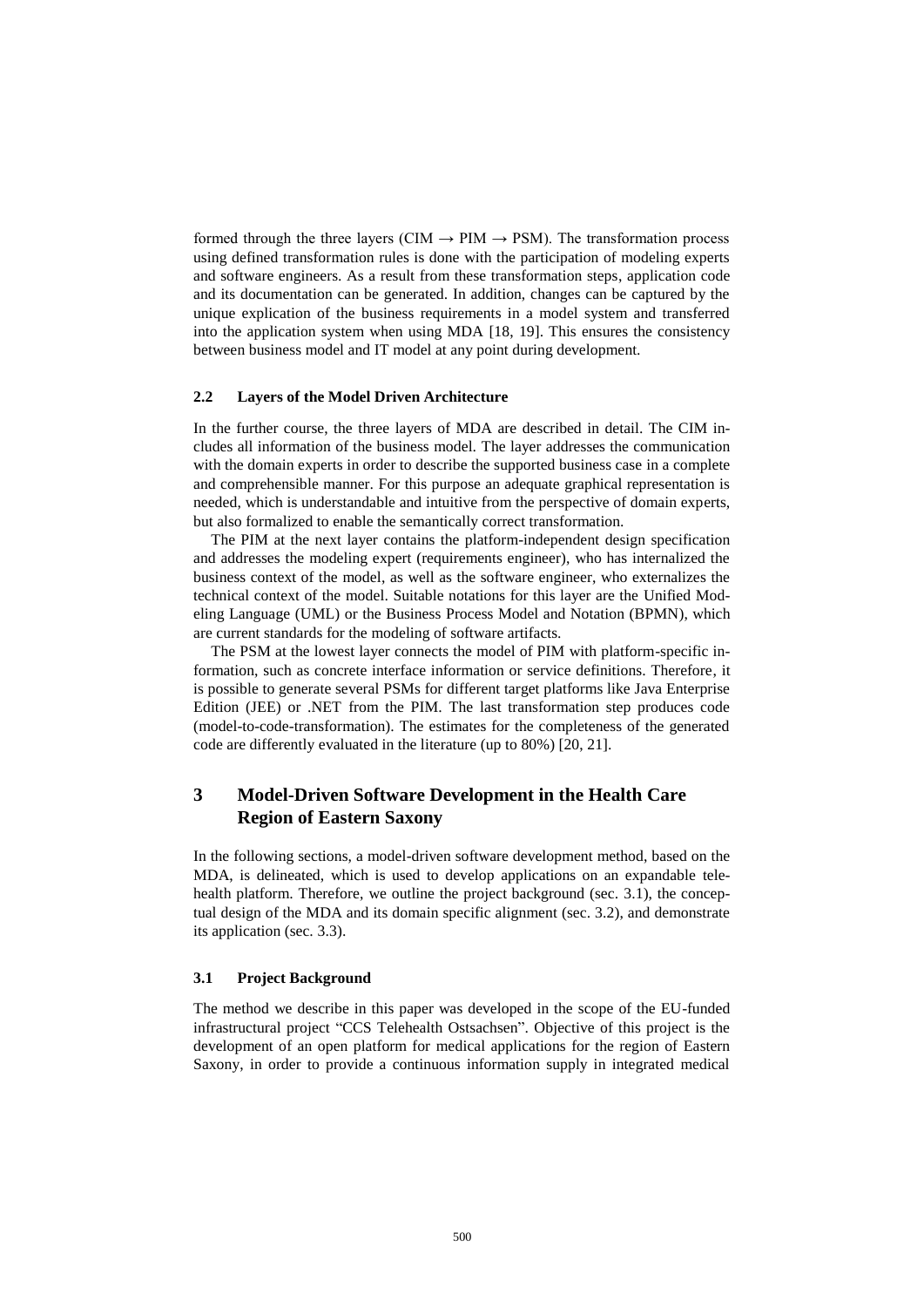care processes. This should improve the availability of medical services particularly in structural weak, rural areas.

A crucial claim in this project is to assure the openness and expandability of the platform for third-party software developers. To achieve this claim, platforms should feature a high degree of modularity while using established standards. The process of development should be optimized and especially unified by a standardized set of instruments and methods helping developers to implement components for the telehealth platform. The MDA is the foundation for these instruments and methods, which enable the developer to derive application-oriented design models (PIM and PSM), workflow descriptions and architectural models from domain-oriented models (CIM). The application-oriented models can be used to derive formal syntax (e.g. executable code) or to customize existing basic platform components (e.g. master data like users or document templates).

To illustrate the MDA-based approach and the resulting platform, one of three project solutions, the aftercare of stroke patients (tele-stroke), will be considered more closely.

**Scenario - the path-based stroke care:** The term stroke covers several different cerebrovascular diseases (e.g. cerebral infarction). These diseases have a significant impact on the national economy (see [22]) and drastic effects to the life of the patient. Subsequent to the insult a complex therapy and extensive rehab measures, coordinated by a case management, are necessary to improve the patients' quality of life. The case management is led by a case manager. A neurologist usually carries out the treatment of the stroke patient. Owing to comorbidities that were previously present or resulting from the stroke, an interdisciplinary therapy is often required additionally [23].

Due to this interdisciplinary treatment, it is reasonable to coordinate the disease in an integrated care network. The comprehensive case management in this network can be modeled with CPs. HÜBNER ET AL. found that electronic supported CPs are underrepresented in the hospital sector [24]. This is also true for the aftercare of stroke patients. In stroke care the CP is used as a guideline for the case management. Currently, the stroke care in context of the project is organized using excel sheets, which leads to limitations in efficiency and optimization opportunities. In the course of the project, the implementation of an automatic task management based on the telehealth platform replaces this manual method.

Foundations of the task management are CPs that are specified in a business model. These pathways describe the care process of therapy and rehabilitation for the time frame of one year since the insult. The CP-model acts as a planning and controlling instrumentation for the health care professionals as well as a tool for the coordination and documentation of the treatment. Beside the process-oriented information, the model moreover contains connections to involved participants, necessary documents, physical resources, time-constraints and quality indicators.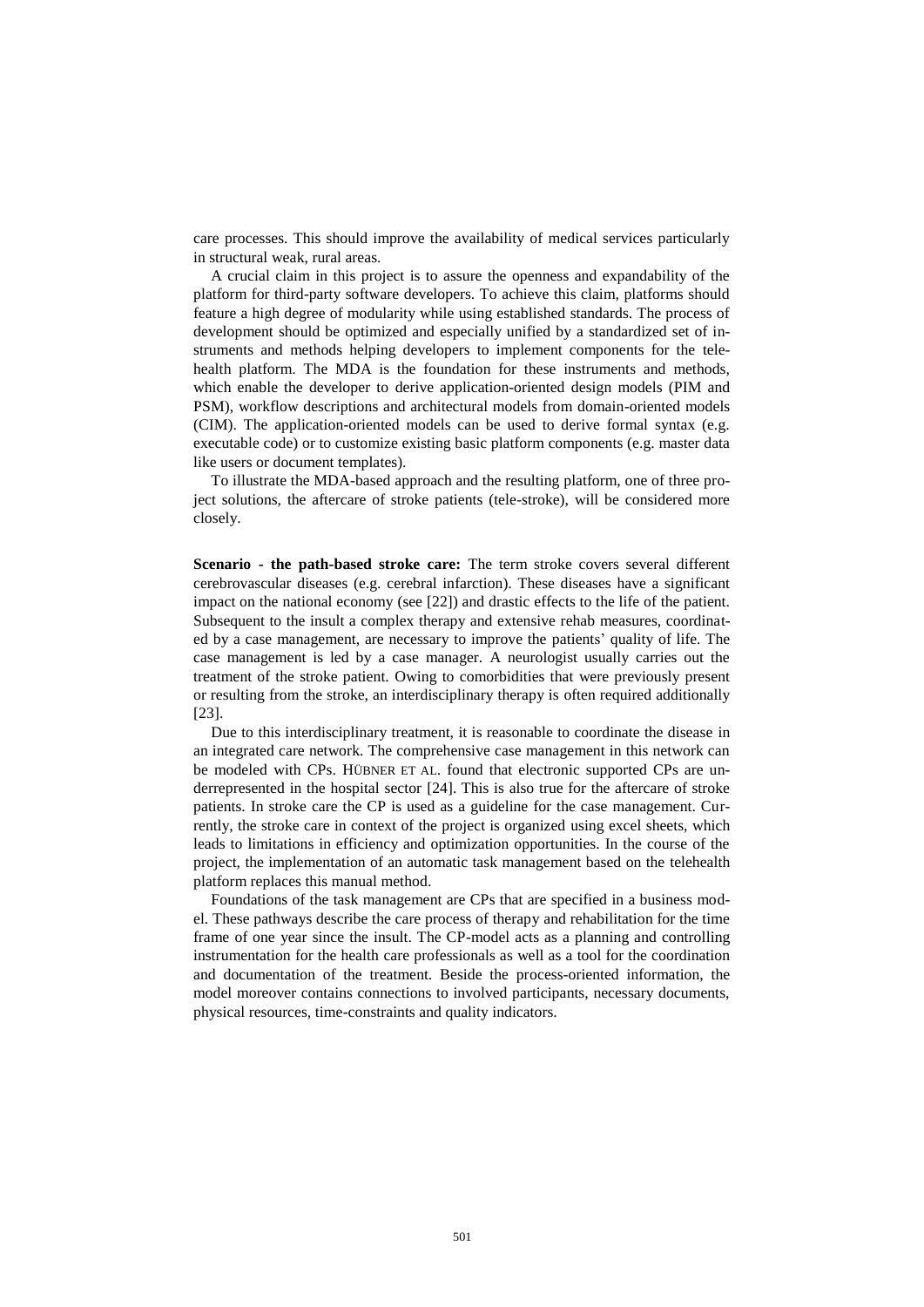### <span id="page-6-0"></span>**3.2 Development of the Method**

In information systems science, conceptual models as semi-formal means of description and communication, as well as methods have established as capable means for information systems design [25, 26]. Methods are defined as libraries of techniques supplemented by regulations on their users as well as their order and kind of usage, to achieve a certain goal [27]. According to the purpose of their application, modeling methods and model-driven methods are distinguished. While the former guides the construction of a model [28], the latter additionally explicates the way of model usage for the solution to a business problem [29]. The application of conceptual modeling in context of the MDA is a model-driven method aiming a systematic software development. The focus of the model-based method is the means-end-combination of model application rather than solely restricting on the design of the modeling result. Thus, different design dimensions the method intends can be derived, depending on the point of view. These dimensions result in the framework illustrated in figure 1 and explained as follows.



**Fig. 1.** Systematization of the model-based method

The MDA model layers CIM, PIM and PSM were adopted for the first structuring dimension, as this provides a clear separation of business-oriented and IT-oriented description of the model system and methodologically supports the transition between them. Concerning the content of each of the three models, the modeler is usually able to distinguish purpose-related parts of the model, to attain understanding of elements, structures and behavioral effects of a system [26]. In the field of information model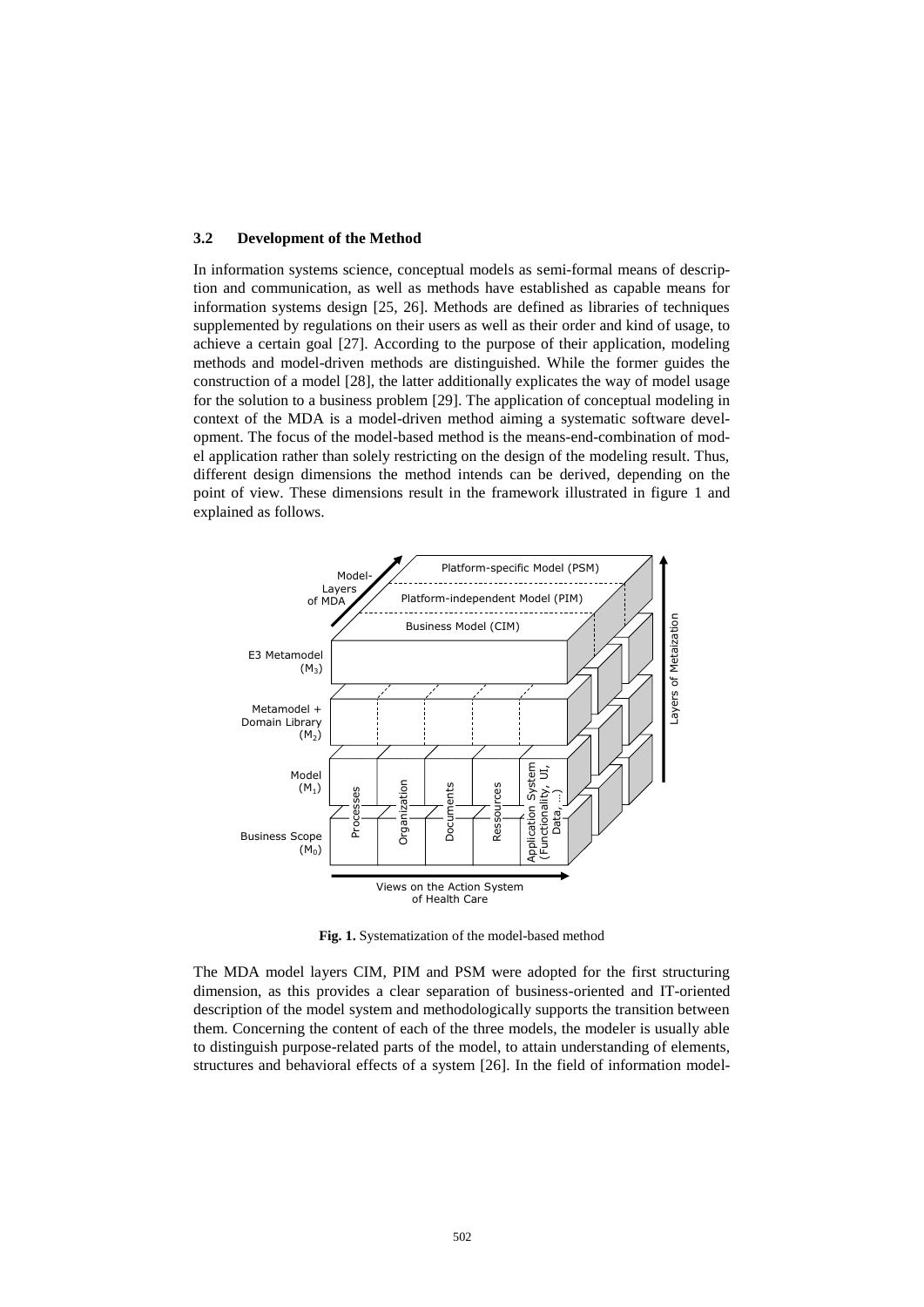ing, this approach of an aspect-oriented definition of views is called multiperspectivity, where a model is known as a system of related sub-models (diagrams). Thereby, different diagrams of individual views are associated by integrative modeling elements, i.e. elements that are used in more than one view. Hence, the model is opened up by the sum of all views, their diagrams and their relations [30].

Several workshops with domain experts, considering the medical action system as well as the requirements engineering for the telehealth platform in context of the described project, finally lead to the construction of the following relevant views for modeling IS in health care domain: Processes, Organization, Documents and Resources. Within these views, we are able to provide a pure business model of health care institutions. In addition, there is a need for a fifth view that focuses the IT in health care business, esp. supporting application systems. This view of the model system is the main entry point for software development according to the MDA. It provides concepts for modeling the typical software engineering aspects, e.g. functionality, user interface, or data structures. Thereby, this view is highly associated to the business views as well. For example, use cases as representation of software functionality can be partially derived from the business processes through the identification of needed IT support in daily care. Furthermore, the business elements provide a configuration for the IT elements, e.g. the organization model configures a role-based access control while the care process configures the application for IT-guided care.

Each view is assigned by specific diagram types (presentations), which provide an adequate description of the relevant aspect of the model. Therefore, as well as to derive the necessary modeling concepts of each view and presentation, the domain context was analyzed through various interviews with domain experts and finally formalized in a meta-model, that specifies the corresponding modeling language.

The modeling language is used for model construction to represent the medical action system respectively the information system (Business Scope  $M_0$  in figure 1) in an object model  $(M_1)$ . For this purpose, the modeling language provides the structure (abstract syntax) as well as the graphical notation (concrete syntax) of the concepts (e.g. treatment step, document on CIM-layer) that is necessary to provide an adequate representation of the subject of modeling [31]. The modeling language in turn can be defined as a model the same way. This model then acts as a meta-model  $(M_2)$  in terms of the object model as this principle is called metaization [32]. For the specification of the model system and the corresponding meta-meta-model  $(M_3)$  within the proposed method, we used the E3-method [33]. Beside the definition of the necessary modeling concepts, the resulting meta-model  $(M_2)$  can be extended by domain specific libraries, esp. to facilitate the modeling on CIM layer and to provide a common foundation for various modeling projects. For example on organizational view, the basic concepts of an organigram are specialized by domain-specific roles or positions. In the case of stroke care we defined the neurologist and the case manager as specific role concepts.

The meta-model of the CIM layer additionally provides a foundation for the transformation of the model according to the concept of MDA. Thereby it has to be specified which meta-objects of the CIM layer are transformed into which meta-objects of the PIM layer and how far this transformation can be automated (analogously for the further transformation from PIM to PSM).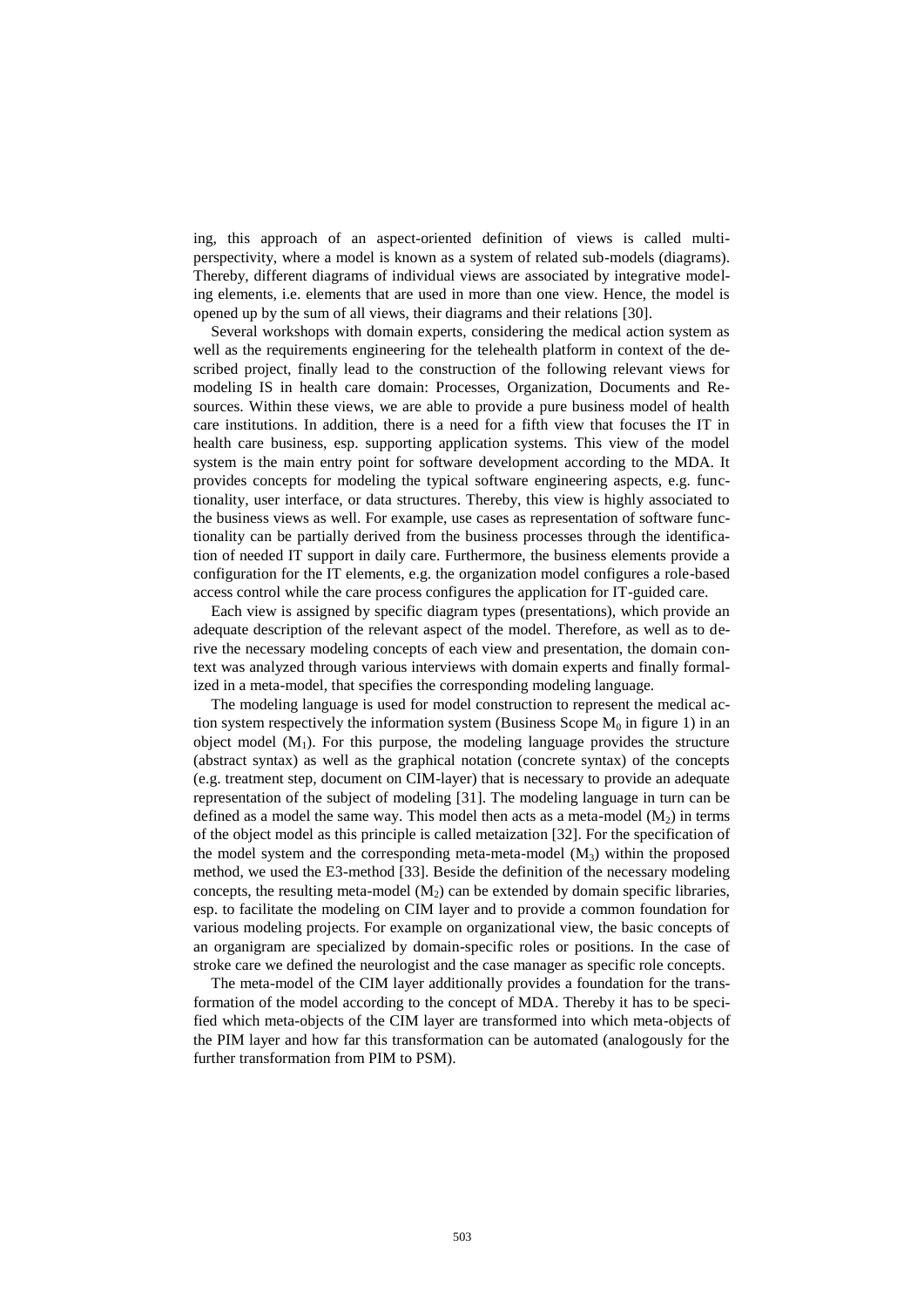### <span id="page-8-0"></span>**3.3 Demonstration - the Model Driven Path Execution**

Evaluation in DSR can be differentiated into naturalistic and artificial evaluation [17]. The demonstration of artifacts is a common technique for an artificial evaluation. In the further course, we demonstrate the use of our framework according to the scenario shown in section [3.1,](#page-4-0) designing an application for the aftercare of stroke patients. With this scenario, we show the utilization of the specified MDA-approach (see sec. [3.2\)](#page-6-0). The scenario relies on an abstraction of a comprehensive requirements specification, which is done in the outlined project. The focus of the example is set to the implementation of the CIM, for which the CPs and the pathway-associated documents are particularly considered. Based on this example, we outline the transformation tasks and the design of the lower layers (PIM, PSM). The developed application shall support the planning, execution and documentation of aftercare processes for stroke patients and thereby optimize them.

The first step of the MDA is to transform the context of the domain into the model scope. This involves the creation of medical business models in the CIM-layer. For the process view, CPs are used to build the business model. These CPs describe the characteristic process of the aftercare performed by the case manager (see lower left quadrant in figure 2). To model the process view, we use a domain specific extension of the flowchart [34], which is semantically explicit enough from the IT's point of view. Apart from the procedural descriptions of treatment steps and decisions, the models of CPs additionally contain the connection to involved actors, necessary documents and physical resources as well as the determination of time constraints and quality indicators. Furthermore, the CP is the integrating component for the different views. For example, the linkage between documents and treatment steps allows describing the information interchange between domain experts. The internal structure of these documents is specified in the document view of the business model.

Modeling the information flow between information nodes in the process view allows integrating the document and the process view. The meta-class Treatment Step and the meta-class Clinical Document are both generalized by the metaclass Information Node. Figure 2 shows a section from the CIM-metamodel. Parts of the process (left column) and the document view (right column) from the meta-layer  $(M_2)$  (upper row) and a corresponding sample for a CP of stroke aftercare  $(M<sub>1</sub>)$  (lower row) are shown. The document view contains a sample model for the internal structure of a vastly simplified discharge report, whereby the difference solely lies in the concrete syntax for the clinical document due to the different purposes. As a result the consistency between the views is preserved.

Examples for representative document types in the health care domain are physician discharge reports, admission forms and temperature curves. Their structure is independent from the process and is maintained in the document view. The standardized information model from the Clinical Document Architecture (CDA) allows formalizing a document type structure in a model-based way [35]. Hence, we use the CDA to specify a metamodel for document models. For example the CDA describes, that a document can contain a structured body containing sections that consist of narrative texts (e.g. tables, lists etc.) and machine-readable clinical statements.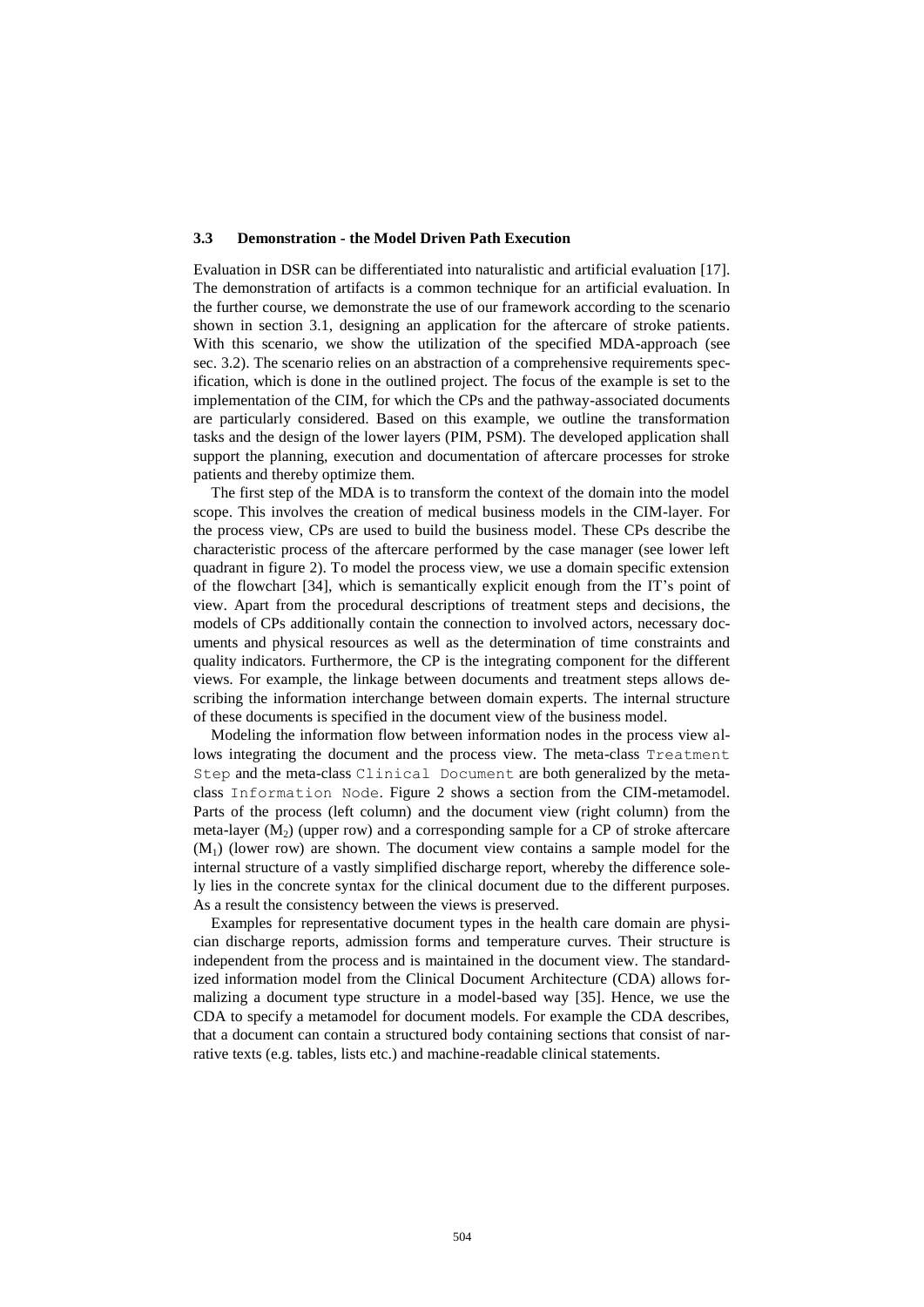

**Fig. 2.** Excerpt from the (meta-) model of the process and document view on the CIM-layer

The platform application must be configured based on the CP-model to support the operative care. To derive the configuration, the CP-model must be transformed along the MDA-layers. Generally, this is done by transformation rules, which are specified for the individual meta-elements of the  $M_2$ -layer. The  $M_2$  of the PIM is specified by the metamodel of the UML-superstructure (see [7]). For example UML activity diagrams, as a notation that is generally accepted in computer science, can represent processes at the PIM-layer. The software engineer gets a technology-agnostic description of the workflow to be implemented. Static concerns on PIM-layer like the structure of a discharge report are represented by UML class diagrams. The additional semantic of the different document components can be preserved by stereotypes [7]. At the PIM-layer the integration of both views, document and process view, can be ensured using the object node of the activity diagram, which can be type casted with the corresponding document class (e.g. discharge report«ClinicalDocument») (see [7]). For the illustrating example, the transformation between CIM and PIM can be done by following transformation:

- $\bullet$  Clinical Pathway<sub>CIM</sub>  $\rightarrow$  Activity Chart<sub>PIM</sub>
- Document Structure<sub>CIM</sub> → Class Diagram<sub>PIM</sub>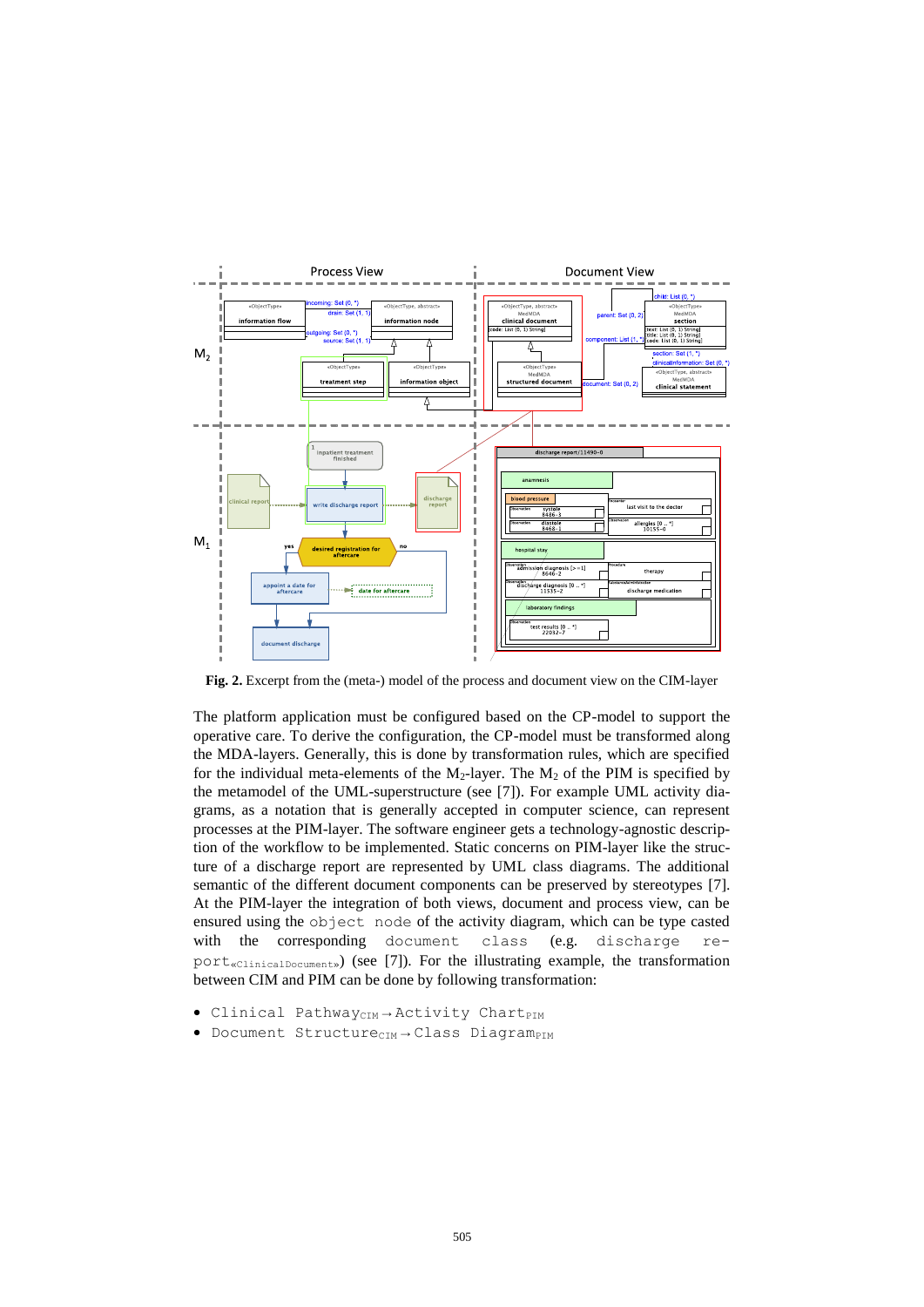We use ATLAS Transformation Language (see [36]), which is a declarative transformation language. The transformation can be done with the following rule-set, which we simplified for demonstration purposes:

```
create OUT : UML from IN : CMOD
rule{ from tstep : IN!TreatmentStep
      to act : OUT!Activity ( name <- tstep.name,
                      edge <- tstep.informationFlow, ...) }
rule{ from docum : IN!Document
      to rootDoc : OUT!Class ( name <- docum.name,
                                 attribute \langle - \dots \rangleobjn : OUT!ObjectNode (
                     name <- docum.name, type <- rootDoc,
                      edge <- docum.informationFlow )
      do{ rootDoc.applyStereotype(clinicalDocument) }}
rule{ from flow : IN!InformationFlow
      to owfl : OUT!ObjectFlow ( source <- flow.source,
                                  target <- flow.target)}
```
Source model is an instance of the model specified on  $M_2$  on the CIM layer. In the transformation rule it is named CMOD. The first rule is to transform the Treatment Step to an Activity. The second rule transforms the Clinical Document to instances of both meta-classes ObjectNode and Class. For the resulting class the stereotype «ClinicalDocument» is applied. The information flows between the activities and object nodes are transformed by the third rule. The result of this transformation rule is applied to the edge-attributes of the Activity and ObjectNode.

An exemplary result of a CIM-to-PIM-transformation is illustrated in figure 3. It shows an activity diagram, in which the discharge report is shown as a typed Object Node resulting from the action export discharge report. Furthermore, a hierarchic class model representing the document structure is shown. To preserve the document semantic from the CIM, the classes are annotated with stereotypes that correlate to the CDA information model as demonstrated for the Clinical Document.

An important aspect is the preservation of the integration of the views. For the example, the relationship between the ObjectNode (discharge report) and its root element discharge report<sub>«ClinicalDocument»</sub> in the class structure has to be preserved. The class discharge report<sub>«ClinicalDocument»</sub> represents the document type. The ObjectNode is a TypedElement and therefore it has the metaattribute type whose range is the meta-class Type. The meta-class Class has a transitive generalization relationship to the meta-class Type. Ergo, all instances of the meta-class Class can be used as a type for object nodes. A CIM-to-PIM-transformation not only describes the mapping of meta-classes to other meta-classes (Clinical Document<sub>CIM</sub>  $\rightarrow$  {ObjectNode<sub>PIM</sub>, Class<sub>PIM</sub>}), but also a transformation rule for preserving the integrity of the views, which is for-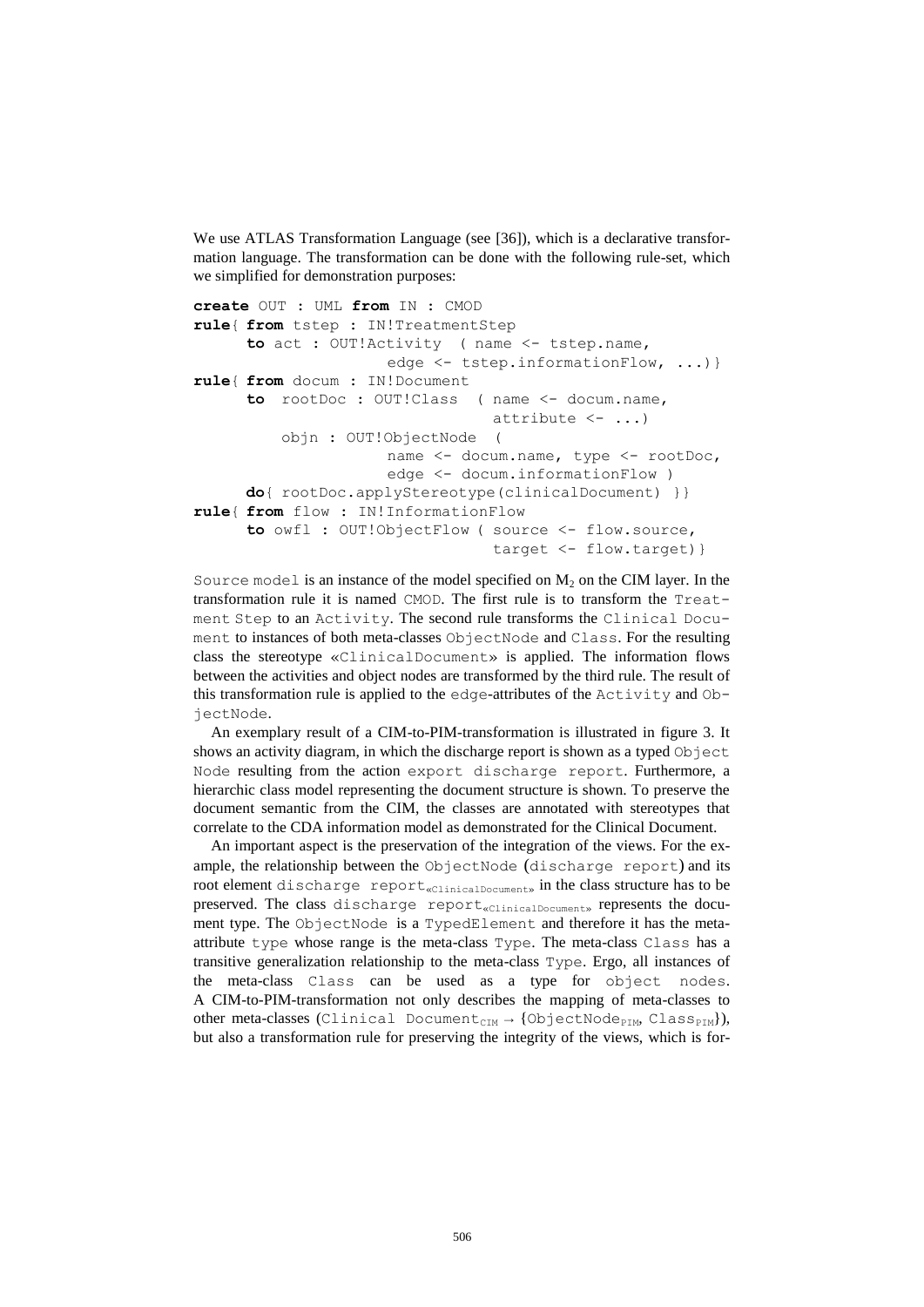

mulated in the rule-set by the italic-marked statement: objn : OUT!ObjectNode (name <- doc.name*, type <- rootDoc*)

**Fig. 3.** Excerpt of the UML-(meta-) model of the process and document view on the PIM-layer

Finally, to describe the concrete specification of the IT at the PSM-layer, the transformation from the PIM to the PSM has to be done, which considers the target platform and technology. The set of configuration parameters that influence the transformation is specified as platform model. It specifies the fundamental system architecture and the provided basic functionality concerning realization of interfaces and standards. For the example of integrating of the CPs, the platform provides an XMLschema-definition (XSD), which also contains the mentioned concepts (e.g. documents and treatment steps). The model-based representation of XSD as part of the Platform Model and the XML instances on the PSM-layer can be done with UML profiles [37, 38]. The result of the transformation is a concrete XML instance, which conforms to the mentioned XSD. This can be used to configure the application. The structure of a discharge report will be transformed to a corresponding CDA document-level template. The hierarchic class structure can be mapped to the hierarchic CDA, where the stereotyped classes had to be mapped to the correlating CDA com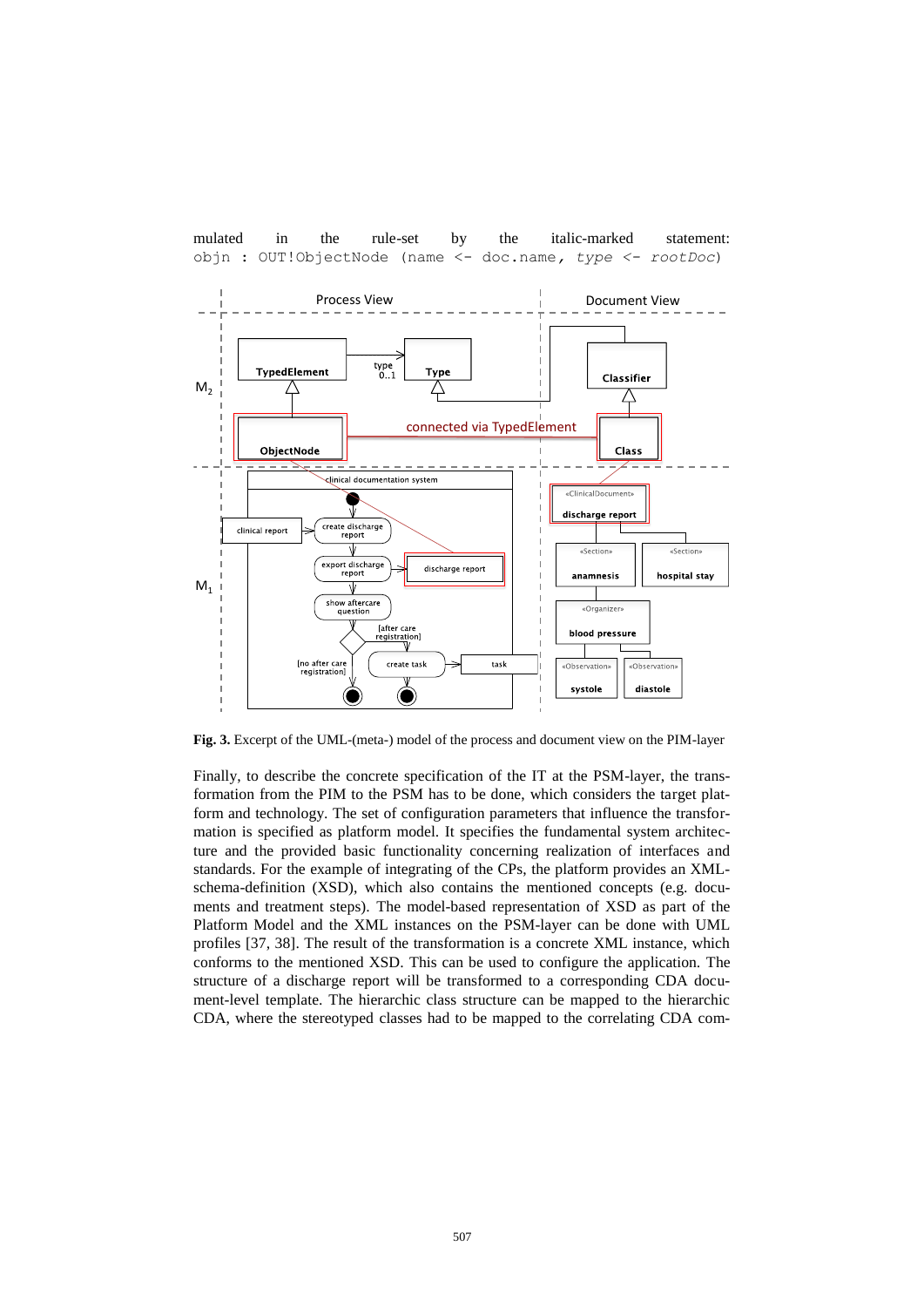plex types (e.g. anamnesis<sub>«Section»</sub> to an instance of  $\langle xs:complexType$ name="POCD MT000040.Section"> $^1$ ). Therefore the application allows an adequate provision of necessary information and therewith it supports the business process with an optimal customized information technology support.

## <span id="page-12-0"></span>**4 Discussing the Lessons Learned**

Similar to case study research (see [39]), the validity of results in research on design artifacts and their application is limited to the research cases. Thus, this research method is limited generating generalizable statements. Nevertheless, beside the principle approach of the MDA-design, we gained lessons learned from the gathered project experiences, which can contribute to research, and facilitate similar design challenges.

**Lesson 1 – Use an Adaptive Modeling Toolset.** At the beginning of the project, we have considered UML-diagrams (esp. activity diagrams) as a tool for the requirements analysis with the domain experts. It became apparent that these types of diagrams are limited concerning an adequate mapping of domain requirements. There was a lack of modeling concepts that prevented the fine-grained specification of requirements, which could lead to incompatibilities between the resulting software artifact and the model, which represents the original development objectives. It is generally acknowledged that the prior evaluation of the suitability of an intended modeling language for a specific modeling approach is obligatory. However, when using such an evaluated modeling language, we have determined that lacks in semantic strength can occur later in the modeling process. Hence, we recommend selecting a meta-language and an appropriate set of tools, which allow an ad hoc extension of the modeling language. In addition to the core modeling language, libraries representing domain specific knowledge can help to assure the semantic strength of the models.

**Lesson 2 – Many Notations - One Metamodel.** In modeling research the structuring of models using views is an established approach to decompose the complexity of model systems [40]. This systematic approach can contribute to the design of an MDA. The cooperation of technical experts and professionals of the domain leads to issues resulting from different terminologies. Stakeholder oriented views, which are integrated and representing the usual terminology of the domain expert, can help to accumulate the overall model. In particular, they support the integration of terminologies from the information technology and the specific domain by defining joint metamodel and different notations. The notation (concrete syntax) is the instrument to represent the specific terminology.

 $\overline{a}$ 

<sup>&</sup>lt;sup>1</sup> See CDA XML schema definition POCD\_MT000040.xsd in the CDA specification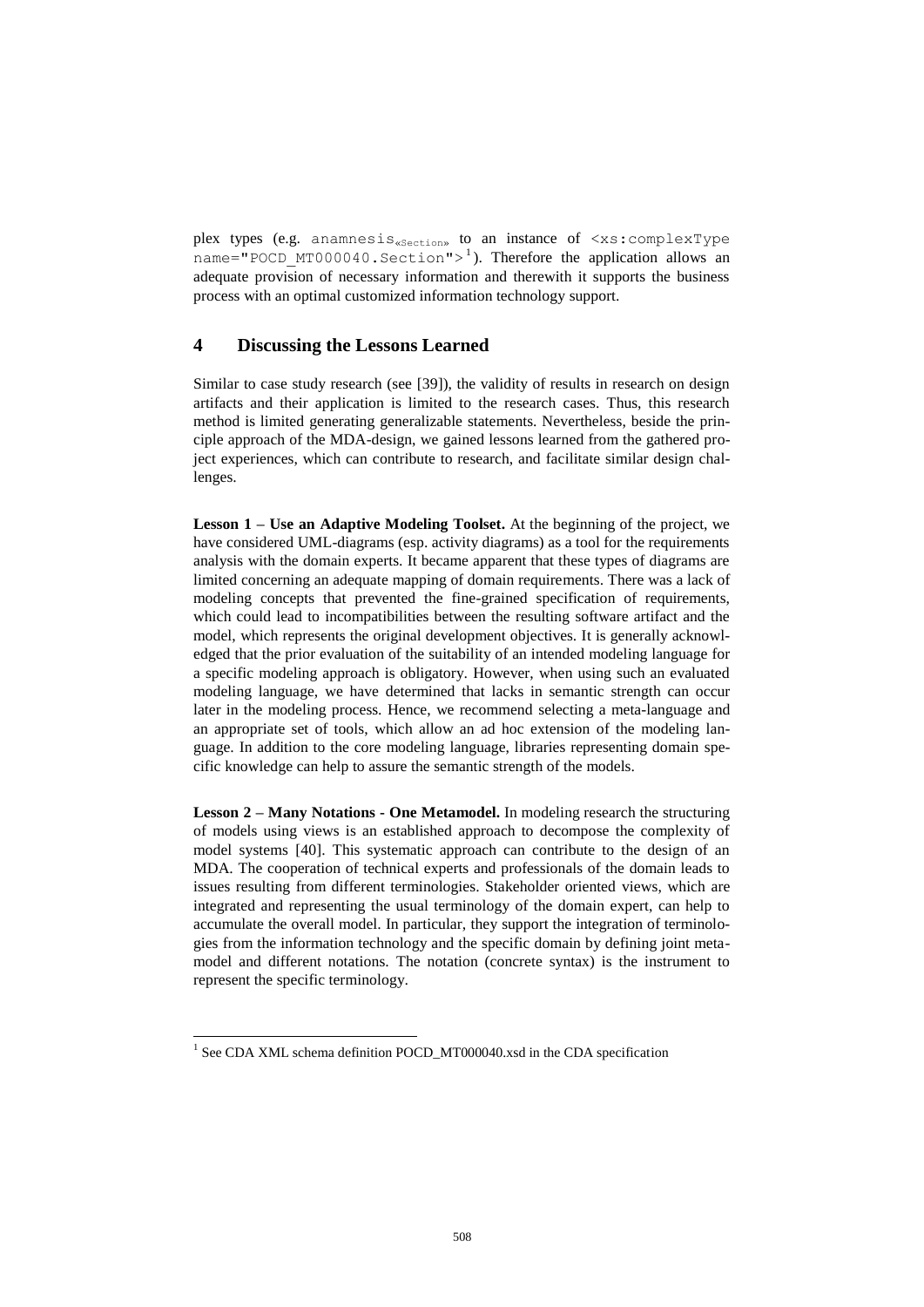**Lesson 3 – Use Existing Ontological Models.** When designing domain specific modeling languages existing standards which describe ontological models for the domains should be considered. For example, in medical informatics standards like the CDA already conceptualize partial views of the domain for which a modeling language is specified. These conceptualizations can be used to build an abstract syntax. This ensures the alignment of the modeling language to the mode of expression of the domain on the one hand and facilitates the transformation to the information technology layers on the other hand. In the project we have considered standards like the already mentioned CDA or the Role Base Access Control (RBAC) Model (see [41]) to define a metamodel for different views (e.g. documents or roles and responsibilities of actors). The notation is aligned to the health care professionals' terminology.

**Lesson 4 – Separate Software and Context View.** The separation of layers in accordance to the MDA was stringently implemented in the project. Software artifacts should be obtained from the CIM. This makes it necessary to describe domain knowledge on the one hand and the non-technical but software-oriented requirements on the other hand. Such a requirement could be: "The telehealth platform must be able to print a discharge report." In the MDA guide, it is stated that the CIM "focuses on the environment [...] and the requirements for the system" [21]. Thus, it seems to be useful to dissect the CIM conceptually into a part, which describes the environment and another part, which formulates the software requirements.

## **5 Conclusion and Outlook**

The objective of this paper was to show how a Model Driven Architecture can be used as a comprehensive approach for deriving domain knowledge to the information system. Therefore, we considered the design and application of a MDA for a health care project. We focused the design of the CIM and its transformation to the PIM. The further steps in direction to PSM are also described on the example of an IT-based CP and its corresponding documents. The experiences we gathered during the design and application of the MDA, we explicated as lessons learned. These lessons can be used as a practical assistance in similar projects.

In summary, the paper shows a way to reduce the semantic gap between the business world and the information technology world by utilizing the MDA, particularly by a view-oriented and integrating design of the CIM layer. The models of CIM are aligned to the language of the domain experts and are also specified with a high grade of formality. The integrated metamodel allows the unique identification of modeled concepts. This is obligatory for an automatic transformation. The domain experts take advantage from the integrated meta-model by getting a comprehensive and always consistent documentation of the part from their domain that is relevant to the information system.

Further research has to be done in design of additional views and their integration to the holistic approach. Concerning lesson 4, it must be analyzed how CIM layer can be dissect and how the concepts are interrelated. In the next step, the resource view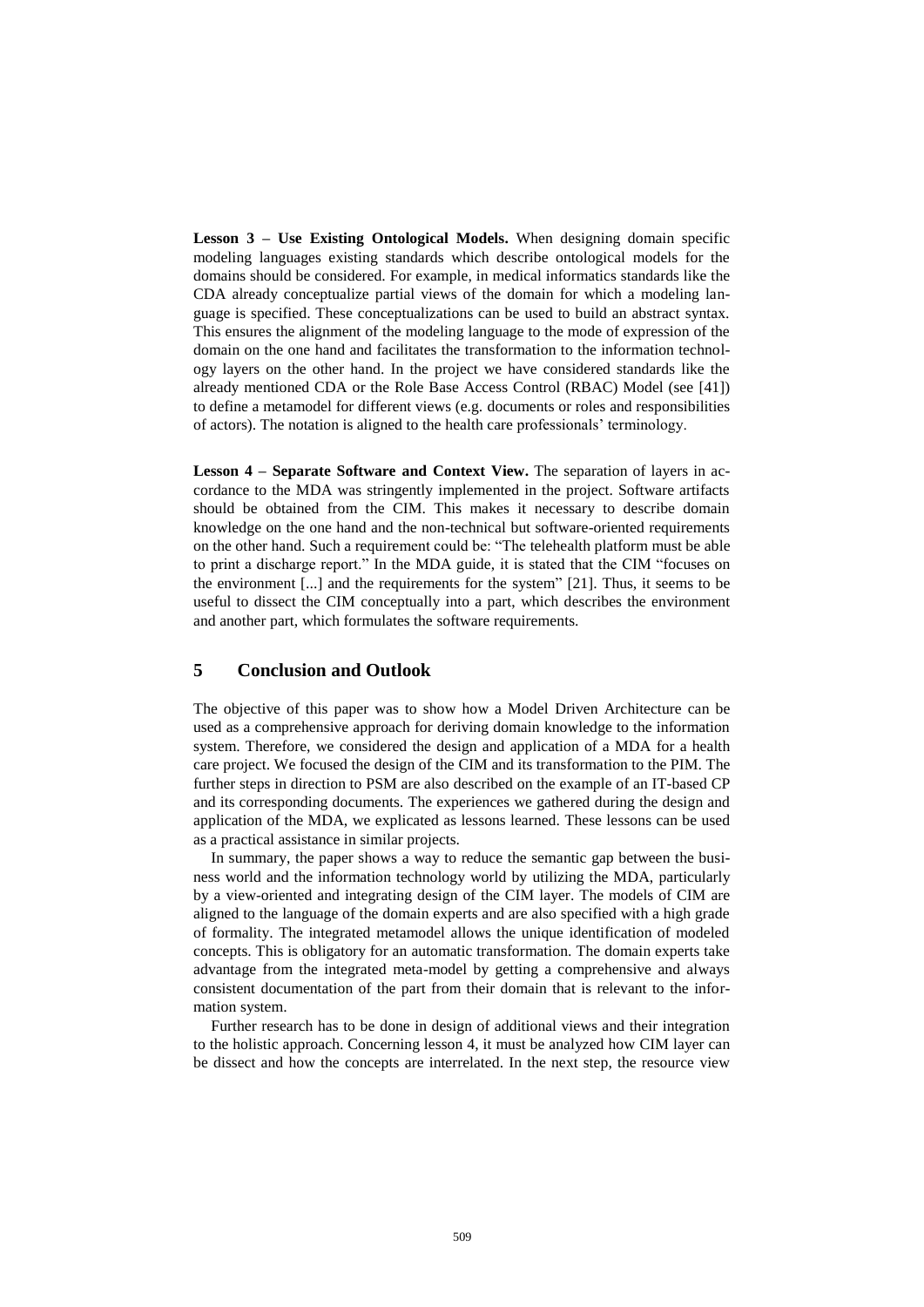will be specified and the belonging transformers will be implemented. Furthermore, we plan to evaluate the methodology and its economic efficiency by implementing other applications for the telehealth platform using the presented the MDA-approach.

## **Acknowledgement**

This work is part of the EFRE-fostered project "Telehealth Ostsachsen" supported by the European Union and Free State of Saxony.

## **References**

- 1. Nagel, E. ed: Das Gesundheitswesen in Deutschland: Struktur, Leistungen, Weiterentwicklung. Deutscher Ärzte Verlag (2007).
- 2. De Bleser, L., Depreitere, R., De Waele, K., Vanhaecht, K., Vlayen, J., Sermeus, W.: Defining pathways. J Nurs Manag. 14, 553–563 (2006).
- 3. Küttner, T., Roeder, N.: Definition Klinischer Behandlungspfade. Klinische Behandlungspfade. Mit Standards erfolgreicher arbeiten. 19–27. Deutscher Ärzteverlag, Köln (2007).
- 4. Panella, M., Vanhaecht, K.: Is there still need for confusion about pathways? Intl J Care Pathw. 14, 1–3 (2010).
- 5. Winter, A.F., Zimmerling, R., Bott, O.J.: Das Management von Krankenhausinformationssystemen: Eine Begriffsdefinition. Tagungsband 41. GMDS-Jahrestagung. Bonn (1996).
- 6. Reich, B.H., Benbasat, I.: Factors that influence the social dimension of alignment between business and information technology objectives. MIS quarterly. 81–113 (2000).
- 7. Object Management Group: OMG Unified Modeling LanguageTM (OMG UML), Superstructure, Ver. 2.4.1, http://www.omg.org/spec/UML/2.4.1/Superstructure/PDF/ (2011).
- 8. Heß, M.: Towards a Domain-Specific Method for Multi-Perspective Hospital Modelling Motivation and Requirements. In: Brocke, J. vom, Hekkala, R., Ram, S., and Rossi, M. (eds.) Design Science at the Intersection of Physical and Virtual Design. 369–385. Springer Berlin Heidelberg (2013).
- 9. Blobel, B., Pharow, P.: A model driven approach for the German health telematics architectural framework and security infrastructure. INT J MED INFORM. 76, 169–175 (2007).
- 10. Raghupathi, W., Umar, A.: Exploring a model-driven architecture (MDA) approach to health care information systems development. INT J MED INFORM. 77, 305–314 (2008).
- 11. Hevner, A.R., March, S.T., Park, J., Ram, S.: Design science in information systems research. MIS Quarterly. 28, 75–105 (2004).
- 12. Baskerville, R.: What design science is not. EUR J INF SYST. 17, 441–443 (2008).
- 13. Iivari, J.: A paradigmatic analysis of information systems as a design science. Scandinavian Journal of Information Systems. 19, 5 (2007).
- 14. Hoffman, R.R., Roesler, A., Moon, B.M.: What is design in the context of human-centered computing? Intelligent Systems, IEEE. 19, 89–95 (2004).
- 15. Frank, U.: Towards a Pluralistic Conception of Research Methods in Information Systems Research (Arbeitsbericht). Universität Duisburg-Essen, Duisburg-Essen (2006).
- 16. Gregor, S., Hevner, A.R.: Positioning and Presenting Design Science Research for Maximum Impact. MIS Quarterly. 37, 337–A6 (2013).
- 17. Alturki, A., Gable, G.G., Bandara, W.: A design science research roadmap. Service-Oriented Perspectives in Design Science Research. pp. 107–123. Springer (2011).
- 18. Soley, R., Group, O.S.S.: Model driven architecture (2000). OMG white paper. 308.